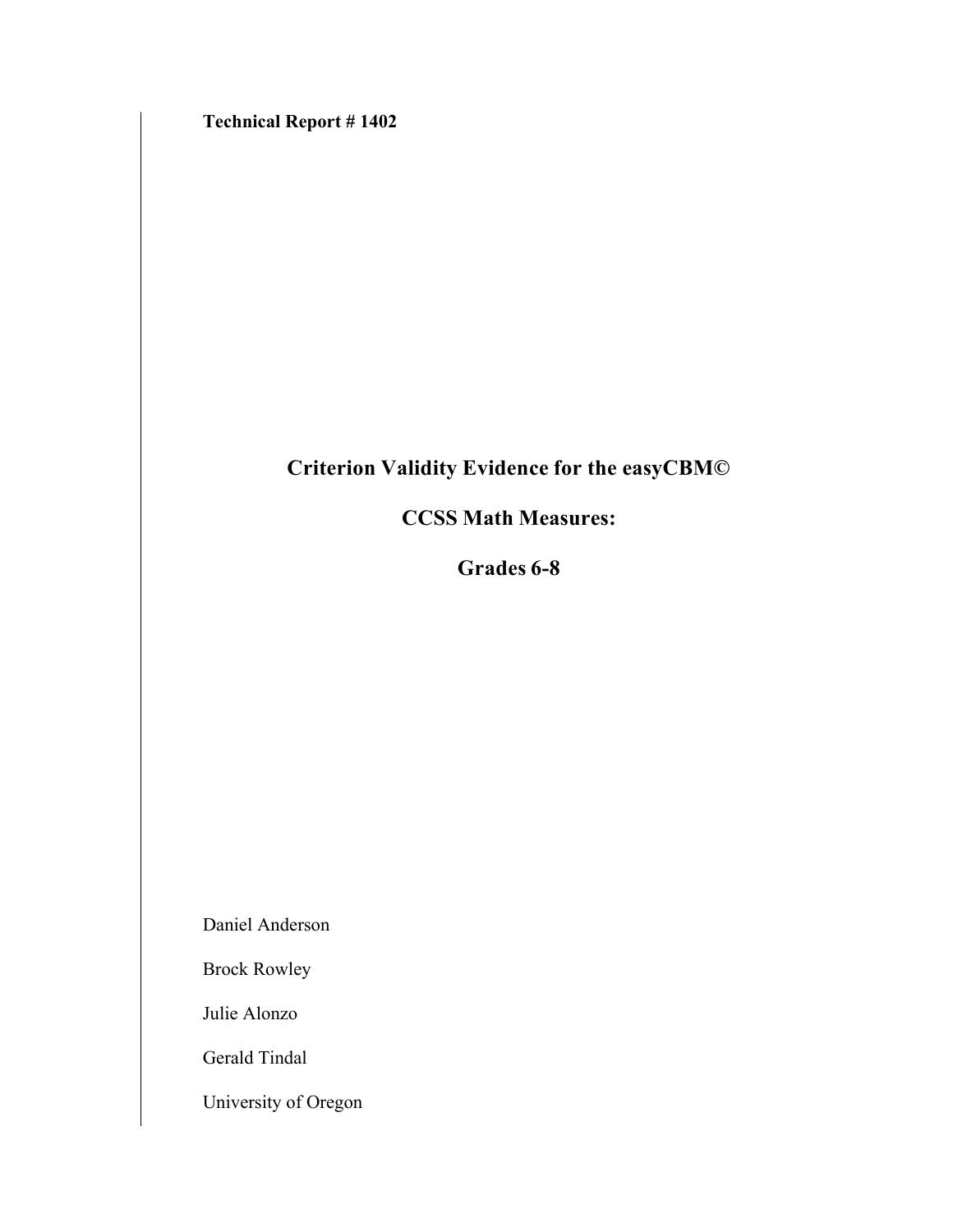

Published by

Behavioral Research and Teaching University of Oregon • 175 Education 5262 University of Oregon • Eugene, OR 97403-5262 Phone: 541-346-3535 • Fax: 541-346-5689 http://brt.uoregon.edu

Note: Funds for this data set used to generate this report come from a federal grant awarded to the UO from the Institute of Education Sciences, U.S. Department of Education: Developing Middle School Mathematics Progress Monitoring Measures *(*R324A100026 funded from June 2010 - June 2014).

Copyright © 2012. Behavioral Research and Teaching. All rights reserved. This publication, or parts thereof, may not be used or reproduced in any manner without written permission.

The University of Oregon is committed to the policy that all persons shall have equal access to its programs, facilities, and employment without regard to race, color, creed, religion, national origin, sex, age,marital status, disability, public assistance status, veteran status, or sexual orientation. This document is available in alternative formats upon request.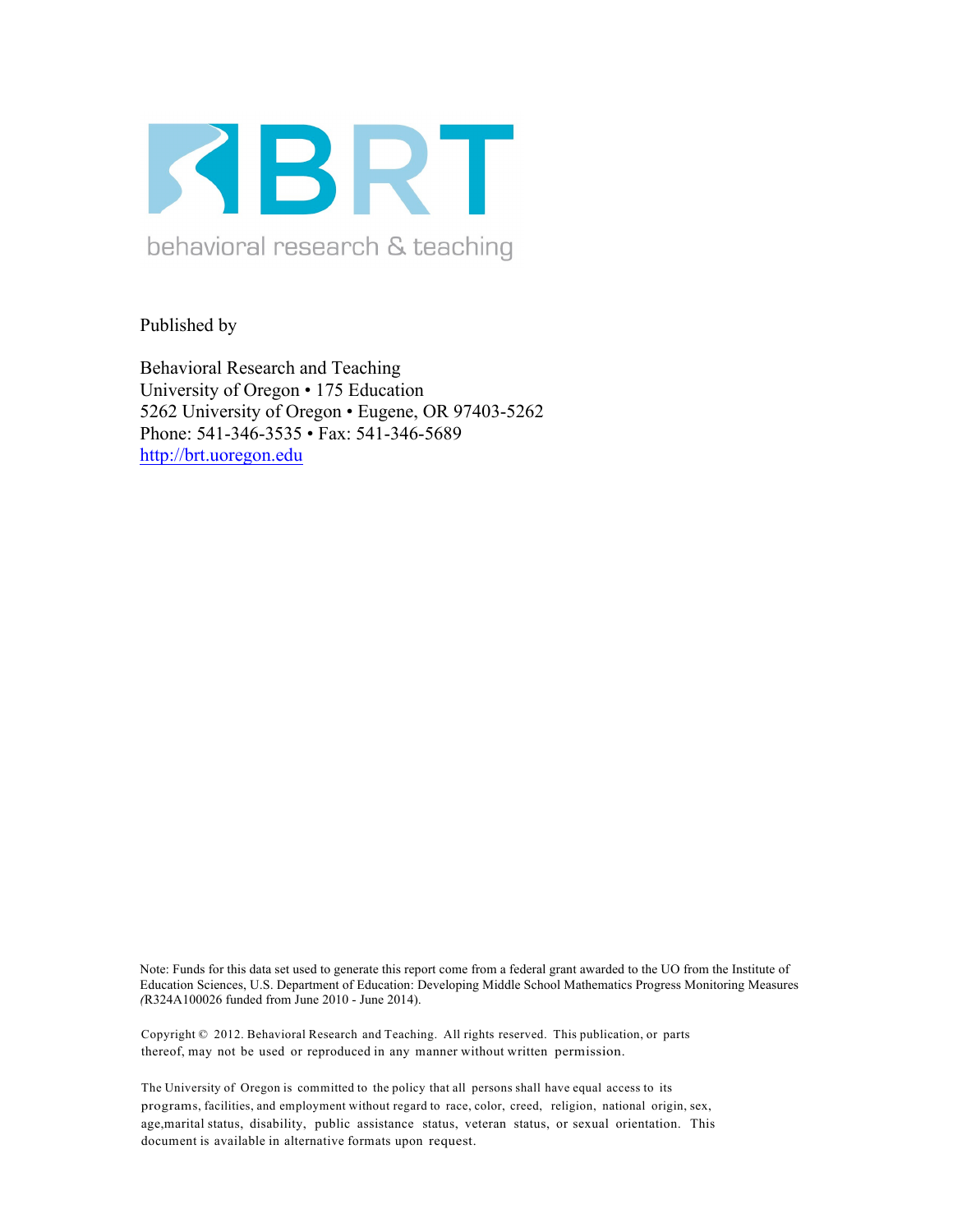## **Abstract**

The easyCBM© CCSS Math tests were developed to help inform teachers' instructional decisions by providing relevant information on students' mathematical skills, relative to the Common Core State Standards (CCSS). This technical report describes a study to explore the validity of the easyCBM© CCSS Math tests by evaluating the relation between students' scores on these measures in Grades 6-8, and the Stanford Achievement Test,  $10^{th}$  edition (SAT-10). High correlations between the two would provide evidence for the validity of the easyCBM© CCSS Math Measures, while a low relation would provide evidence that the measures are targeting different constructs and/or functioning differently. We explore the relation between the measures using both correlational and regression analyses. Results suggest a high relation between the measures, adding to the validity evidence for the easyCBM© CCSS Math measures.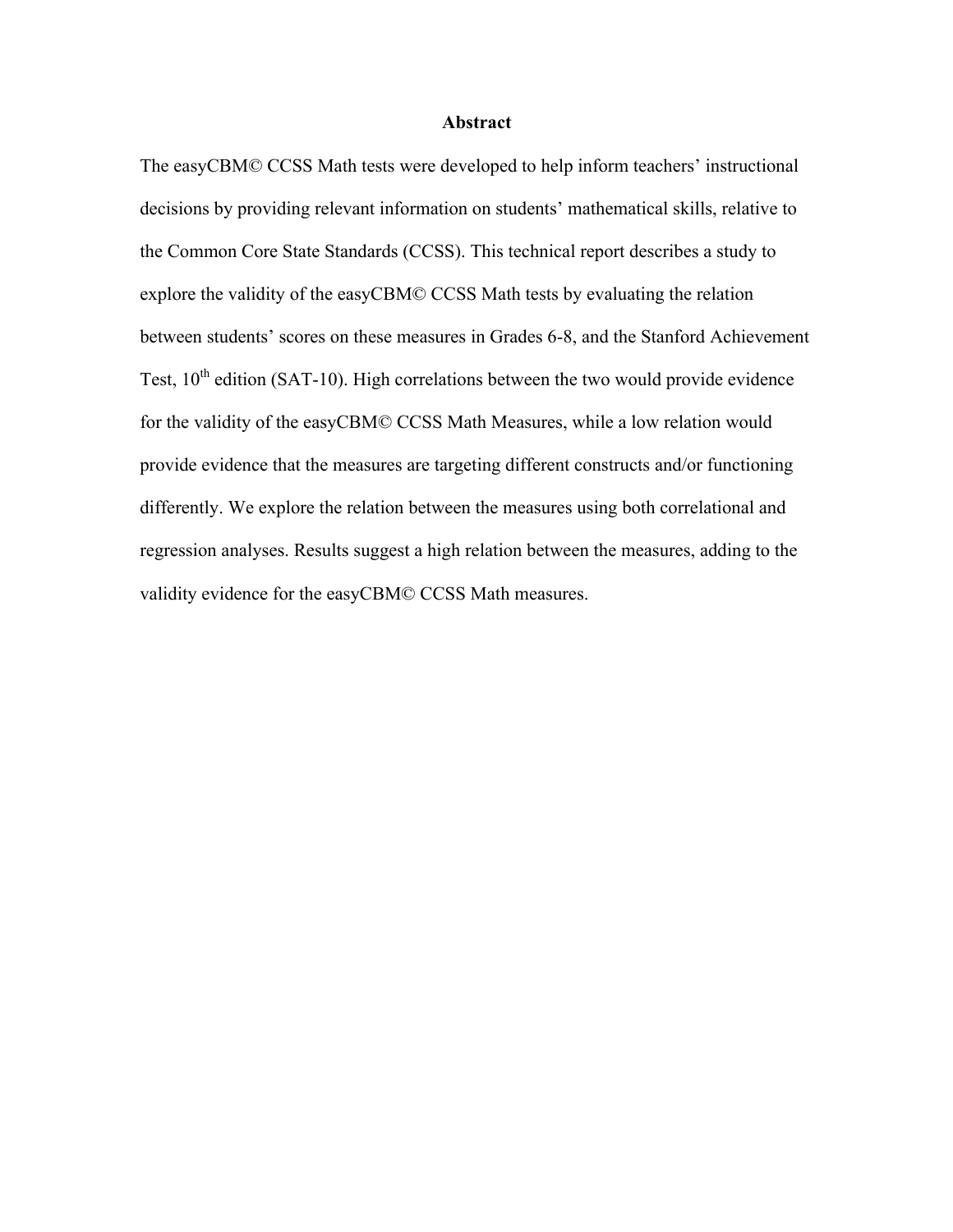#### **Criterion Validity Evidence for the easyCBM© CCSS Math Measures: Grades 6-8**

Response to intervention (RTI) has multiple purposes, including monitoring the progress of all students, identifying those who may be in need of additional supports, evaluating the effect of interventions over time, and potentially identifying students for placement in special programs (Fuchs & Fuchs, 2006). Educators working within RTI administer benchmark measures to screen students for their risk for future low achievement and progress monitoring measures to document and evaluate the achievement trends of students performing below expectations. The validity of RTI hinges upon the technical adequacy of the measures used, the subsequent interpretation of the data by the educators, and the inferences drawn informing the final decision made. As Messick (1995) notes, it is the decisions that ultimately are or are not valid. Yet, the validity of decisions relies heavily upon the aforementioned components.

The likelihood of valid instructional decisions being made within RTI depends, in part, upon the extent to which students' scores accurately reflect their knowledge and skills on the target construct. The purpose of this technical report is to examine this relation for the easyCBM© CCSS Math tests in Grades 6-8. All easyCBM© CCSS Math measures are specifically designed for use within RTI, with three alternate test forms of equivalent difficulty developed in each grade for seasonal benchmark screening (fall, winter, spring), and a series of 10 alternate forms available for follow-up progress monitoring. For a complete description of the development of the tests, see Anderson, Irvin, Patarapichayatham, Alonzo, and Tindal (2012) and Anderson, Alonzo, and Tindal (2013a).

Validity is not an all-or-nothing property, and evidence of the validity of a test for an intended use cannot be documented in a single study. As evidence over multiple studies accumulates, inferences of scores being representative of the underlying trait are strengthened.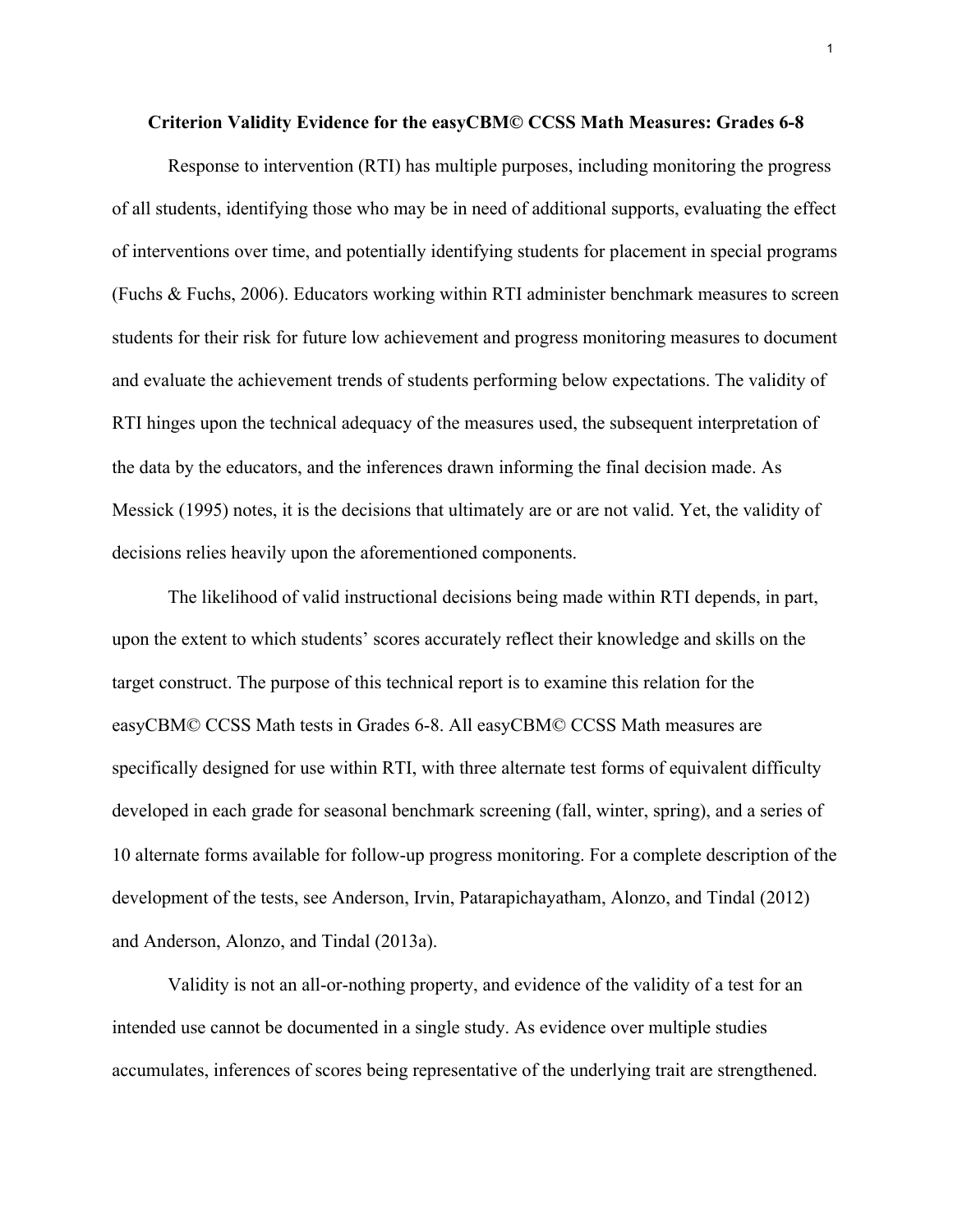This study represents the first empirical investigation into the validity of the easyCBM© CCSS Math tests for use within RTI. We collect concurrent criterion validity evidence of the measures by examining the relation between scores on these measures and scores on the Stanford Achievement Test,  $10^{th}$  Edition (SAT-10). Both tests were designed to measure a similar construct, but the SAT-10 has documented validity evidence (Pearson, 2004). If a high relation is found, our confidence that easyCBM© accurately represents the underlying trait is increased. Accurately representing the intended construct does not guarantee valid decisions will be made, but it can perhaps be viewed as a prerequisite. If a low relation is found, it may suggest that the easyCBM© CCSS Math measures target different mathematical concepts, and/or are functioning differently than the SAT-10. Follow-up investigations may then reveal whether revisions are necessary.

## **Methods**

## **Participants and Procedures**

A random sample of students within one school in the Pacific Northwest participated in this study. The sample size necessary to achieve power of at least 0.8 was calculated *a priori*, holding alpha at .05 with an effect size (Cohen's  $f^2$ ) of 0.4. With a single predictor, a sample size of 22 would be sufficient to detect a significant effect 80% of the time. We purposefully oversampled to ensure adequate power, randomly selecting 65 students from each grade. The random selection was not stratified by any student subgroups. We used the random number generator function in Excel to assign random values to each student in each grade, and then sorted the file by the randomly-generated number and selected the first 65 students. Table 1 reports the sample demographics for students included in the study. Note that prior to analysis, special education (SPED), English language learner (ELL), and free or reduced price lunch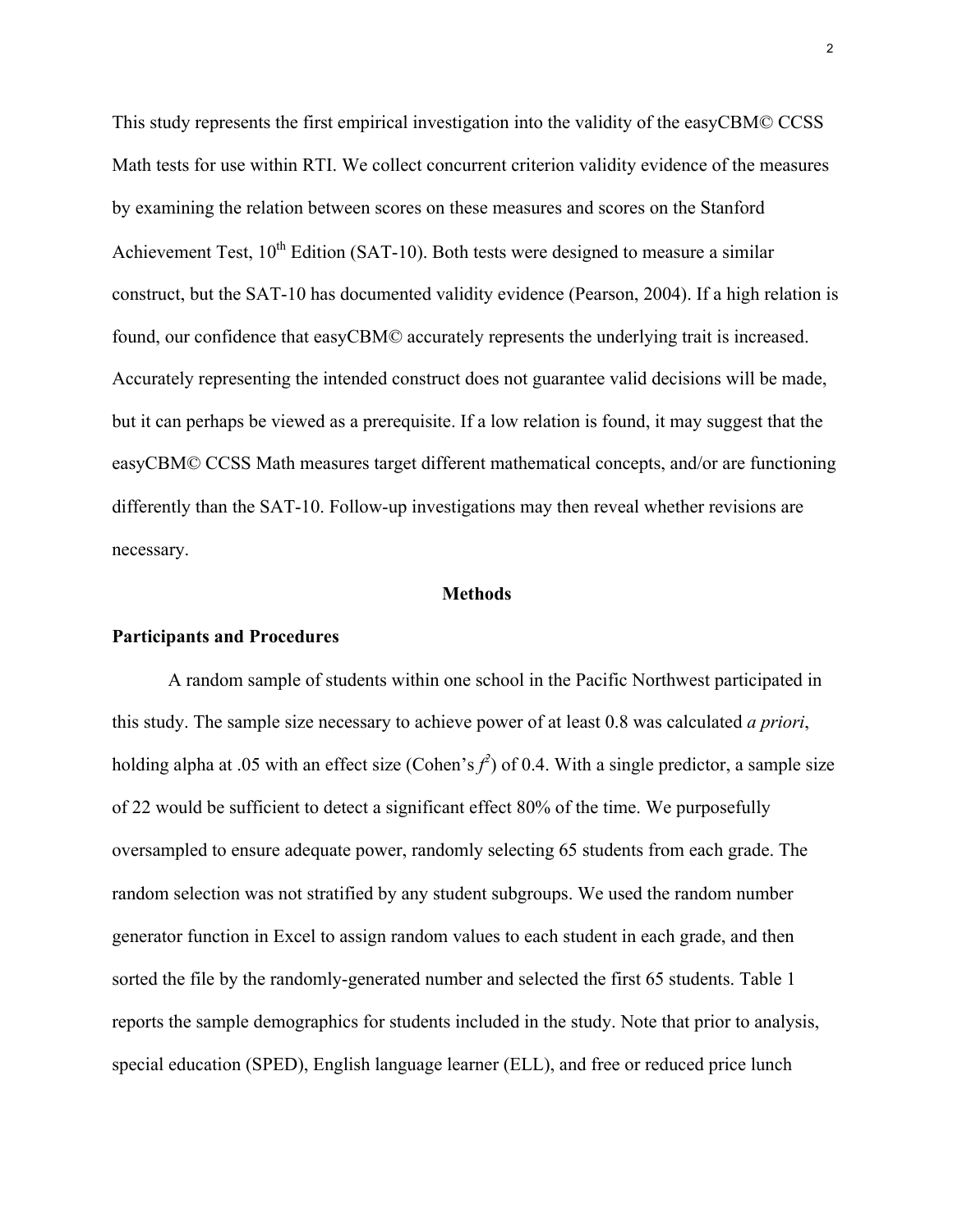eligibility were collapsed into dichotomous yes/no categories. Ethnicity was collapsed into a White/non-White variable. The more nuanced categories are presented for descriptive purposes only. Further, because of the small representation within each target group, demographic variables were included only on an exploratory basis.

All students in the district were administered the winter easyCBM© CCSS Math benchmark. Within one week of taking the benchmark, the randomly selected students described above were administered the SAT-10. On the actual day of testing, a few students within each grade were absent. These students were either tested on an alternate day, or replaced with a different randomly-selected student by the test administrator (second author of the study). Both the easyCBM© CCSS Math benchmark and the SAT-10 tests were administered online.

## **Measures**

This study evaluated the relation between two assessments, the easyCBM© CCSS Math winter benchmark for Grades 6-8, and the Intermediate 3 (Grade 6), Advanced 1 (Grade 7), and Advanced 2 (Grade 8) versions of the SAT-10. All measures were administered online during the winter of 2014. Below, we discuss the technical adequacy evidence for the two assessments.

**easyCBM© CCSS Math.** The original development of the easyCBM© CCSS Math assessments is described in full by Anderson, Irvin, Patarapichayatham, et al. (2012). Broadly, the measures were developed with trained teachers serving as the primary item writers, who wrote all items to align with the Common Core State Standards (CCSS). These items were then piloted with students across the United States. The piloting plan included common items between grades so all items could be placed on a common, vertical scale. Items were evaluated primarily for their fit to the Rasch model expectations and difficulty. All items included a minimum of 200 responses. Items were then assembled into a set of 13 alternate forms within each grade, with the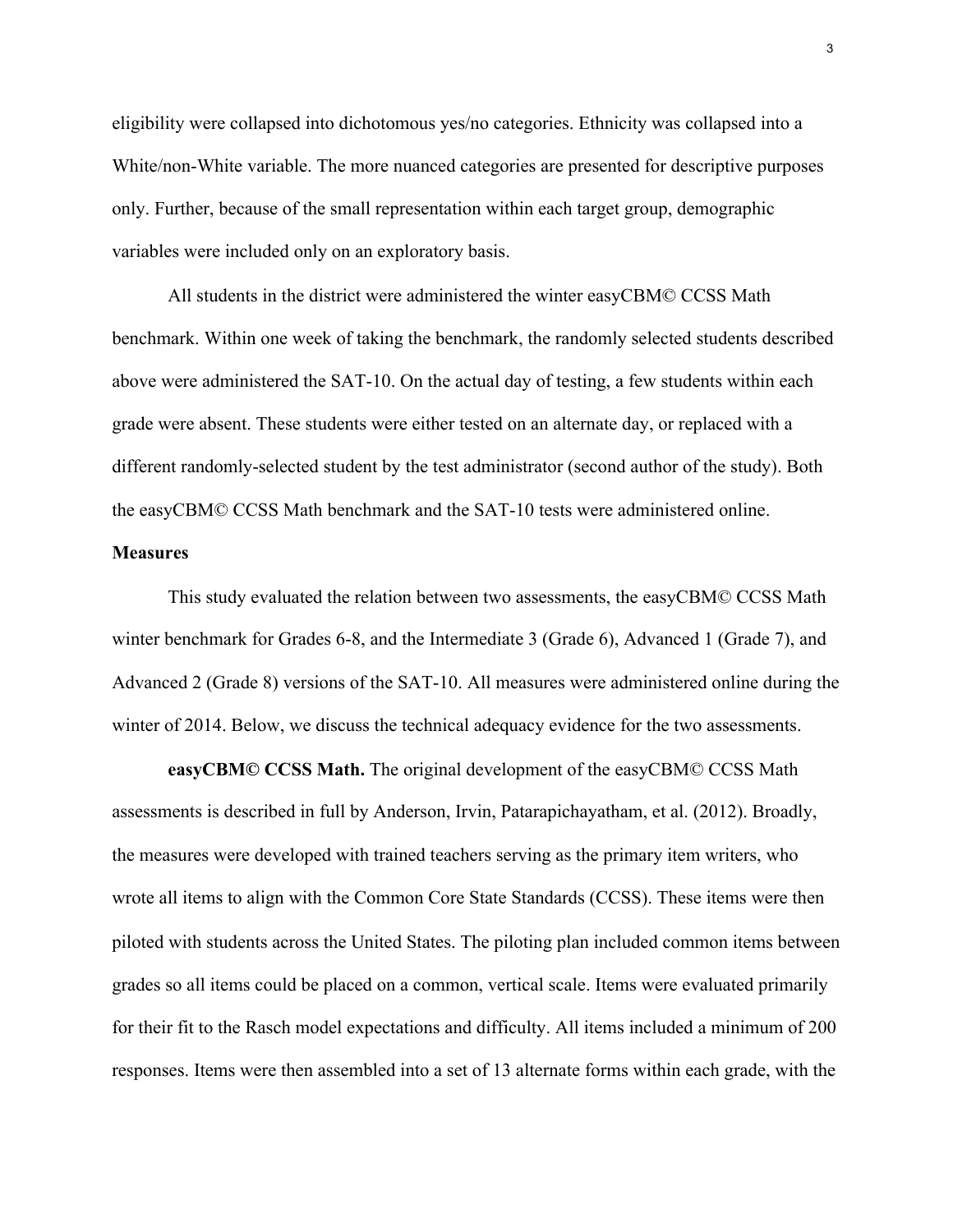average difficulty and distribution of item difficulties in each form matched. Each form contained 25 items. Three forms were designated for benchmarking, while the remaining 10 were reserved for progress monitoring.

In the first year of operational use, Anderson, Alonzo, and Tindal (2013b) examined the reliability of the measures and found the forms to be operating at less than ideal levels (i.e., Cronbach's alpha < .70). The forms were then revised during the summer of 2013 (Anderson et al., 2013a). An additional 5 items were included in each of the progress monitoring forms, and 20 additional items were included in the benchmark forms (for 30 and 45 item tests, respectively). The 5 additional items included were originally written to the National Council of Teachers of Mathematics (NCTM) Focal Point Standards, but had been judged to be adequately aligned with the CCSS in a formal alignment study (Irvin, Park, Alonzo, & Tindal, 2012). The additional 15 items included in the benchmark were linking items between forms, either vertically (common items between grades) or horizontally (common items between test forms within the same grade). Wray, Lai, Alonzo, and Tindal (2014) investigated the reliability of the CCSS Math tests using a large, extant dataset. The authors found Cronbach's ranged from .92 to .95 across Grades 6-8 for the fall and winter form during the 2013-14 school year. Split-half reliability ranged from .80 to .87 for the first half and .92 to .95 for the second half, while the correlation between the split-half forms ranged from .62 to .73. These results suggest strong internal consistency.

The current study is the first of multiple planned studies empirically investigating the validity of the measures (e.g., construct, predictive, etc.). Previous research has investigated the content validity of the items by exploring the match between the item stimulus and the corresponding CCSS the item was intended to measure, as judged by content experts (Anderson,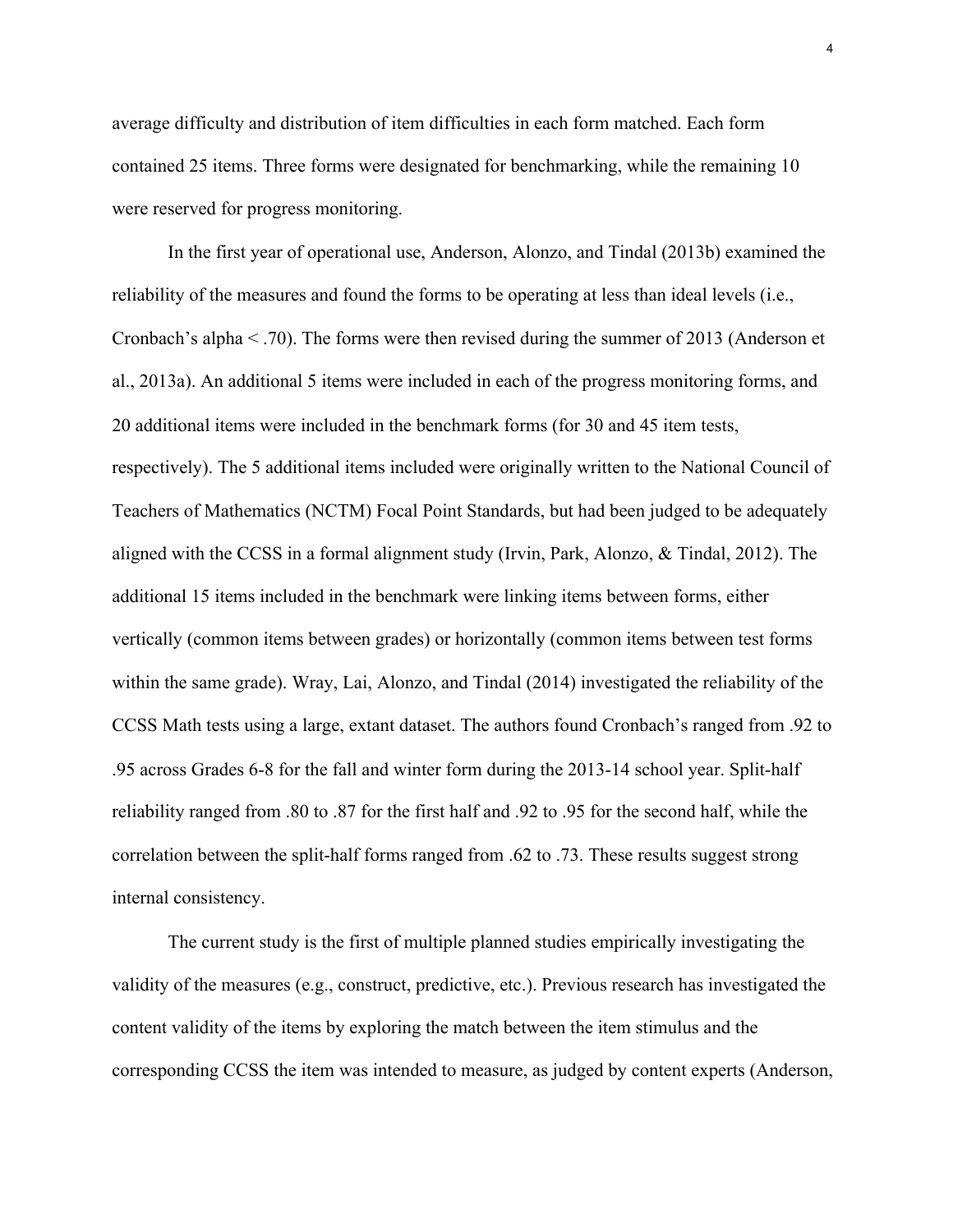Irvin, Alonzo, & Tindal, 2012). Anderson et al.'s (2012) study suggested that, overall, the items had a high degree of alignment with the CCSS.

**SAT-10.** The full mathematics portion of the SAT-10 was administered to all students in this study. The Intermediate 3, Advanced 1, and Advanced 2 forms were administered to students in Grades 6-8, respectively, during the winter of 2014. The SAT-10 was designed to "encourage students to think and to enable them to demonstrate the extent to which their mathematics instructional programs have empowered them" (Pearson, 2004, p. 63). Each test form contained 80 multiple-choice items, with 48 addressing *Mathematics Problem Solving* and 32 addressing *Mathematics Procedures*. Test blueprints were based on recommendations from the National Council of Teachers of Mathematics (2000). All items were scored dichotomously (correct/incorrect) and scaled with a Rasch model. Students scoring at the  $50<sup>th</sup>$  percentile had a scale score of 639, 655, and 663 for Grades 6-8, respectively. Total scale scores were used in this study.

The reliability of the SAT-10 has been assessed using a large extant dataset (*n* range = 1,824 to 3,484) with the Kuder-Richardson Formula 20 (KR 20), which is interpreted similarly to Cronbach's alpha (Pearson, 2004). KR-20 was estimated at 0.94 to 0.95 across grades, while the standard error of measurement (SEM) ranged from 3.93 to 3.95 items correct across grades. On average, students responded to approximately 37-43 items correct. Evidence for the validity of the SAT-10 stems primarily from the developmental process used. Following item piloting, all items were reviewed for bias by an advisory panel. All items were also reviewed by content experts. These reviews, combined with individual item statistics (e.g., Mantel-Haenszel, fit to the Rasch model), determined whether items were ultimately included in operational test forms. **Analyses**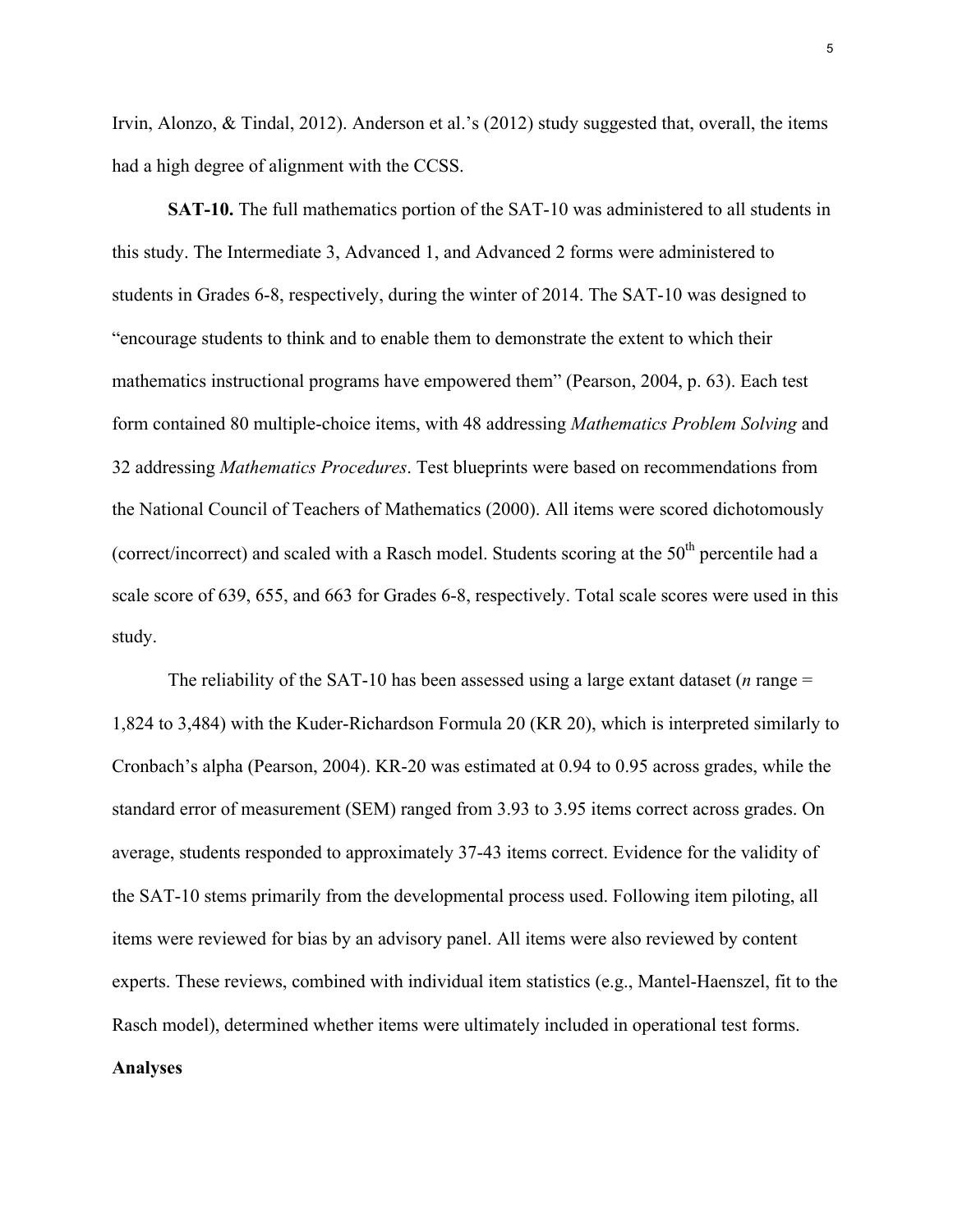Correlation and regression analyses were conducted to explore the relation between the easyCBM© CCSS Math winter benchmark and the SAT-10. Correlation analyses were used to examine the raw, bivariate relation between the measures, while regression analyses were used to explore the degree to which students' performance on easyCBM© predicted their performance on the SAT-10 (i.e., the variance in SAT-10 accounted for by easyCBM©).

One of the benefits of regression analysis is that additional control variables can be added to the model so the unique relation between the measures can be more reliably evaluated. For example, previous research suggests that students who are enrolled in special education or English language learner programs, who are female, non-White, and/or eligible for free or reduced price lunch all generally perform lower on mathematics tests (Fryer & Levitt, 2009; Lee, 2002; Lubienski, 2001). These variables could be included in the model so the variance in SAT-10 uniquely accounted for by easyCBM© (net of demographic variables) could be evaluated. However, we anticipated having very low power to detect the effect of demographic variables given the relatively small overall sample size, and the even smaller number of students within the target group (e.g., the sample of special education students ranged from 6-8 students, across grades). We therefore included demographic control variables in exploratory models, but focus our presentation of the results primarily on the simple linear regression models.

## **Results**

The bivariate correlations between the easyCBM© CCSS winter benchmark and the SAT-10 were .82, .77, and .75 for Grades 6-8, respectively. These relations are displayed in Figures 1-3, along with boxplots of each variable on the plot margins. Results from the simple linear regression analyses are displayed in Table 2. Overall, the easyCBM© CCSS measure accounted for 56% to 67% of the variance in the SAT-10, which was significant in all cases ( $p <$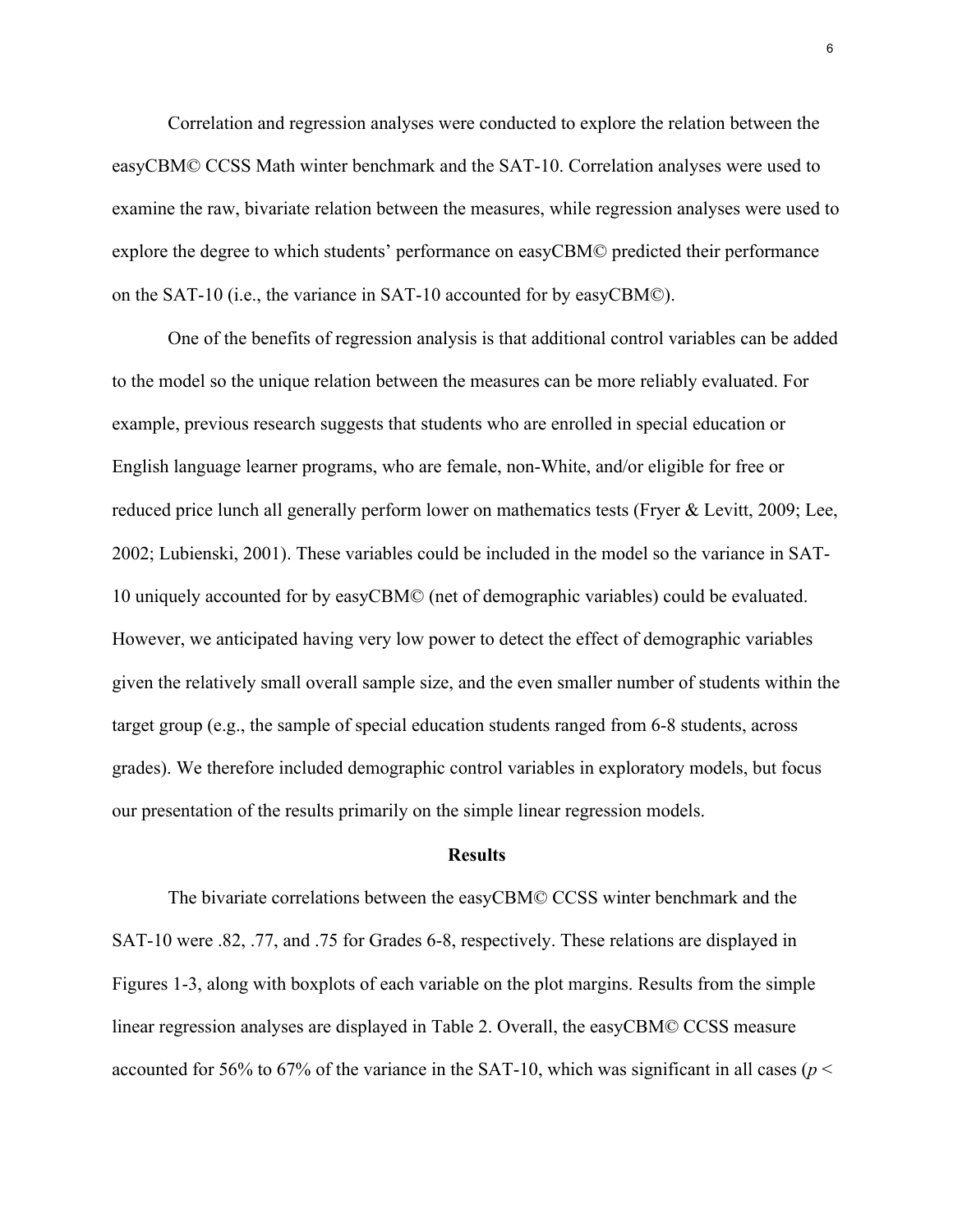.001). For every one point increase in easyCBM©, students scored, on average, approximately 3.5-4.5 points higher on the SAT-10. Similarly, a one standard deviation increase on easyCBM© corresponded to, on average, approximately three-quarters of a standard deviation increase on the SAT-10, across grades.

The results of our exploratory multiple regression models, which included student demographic variables, are displayed in Tables 3-5. Across grades, no demographic variables were significant predictors of students' SAT-10 performance, with the exception of special education status in Grade 7. The small number of students represented within each group likely contributed to the observed effects, as the standard errors were large in all cases.

### **Discussion**

The purpose of the easyCBM© assessment system is to provide teachers with information to help inform their educational decisions. If the tests do not adequately measure the skills they purport to measure, however, the validity of their use within decision-making contexts is reduced. The purpose of this study was to explore, preliminarily, the extent to which the easyCBM© CCSS Math tests measure the skills they purport to measure. The study can only be viewed as preliminary given that evidence for the validity of a test for an intended purpose is gathered through the accumulation of research over time, from multiple perspectives and with multiple methods. This study was the first empirical study investigating the validity of the easyCBM© CCSS Math tests. Across Grades 6-8, we explored the relation between the easyCBM© CCSS Math tests and the SAT-10, which has documented validity evidence (Pearson, 2004).

Overall, the results suggest that the two measures—easyCBM CCSS Math and SAT-10 Math—related highly with each other. In other words, if one knew the score a student received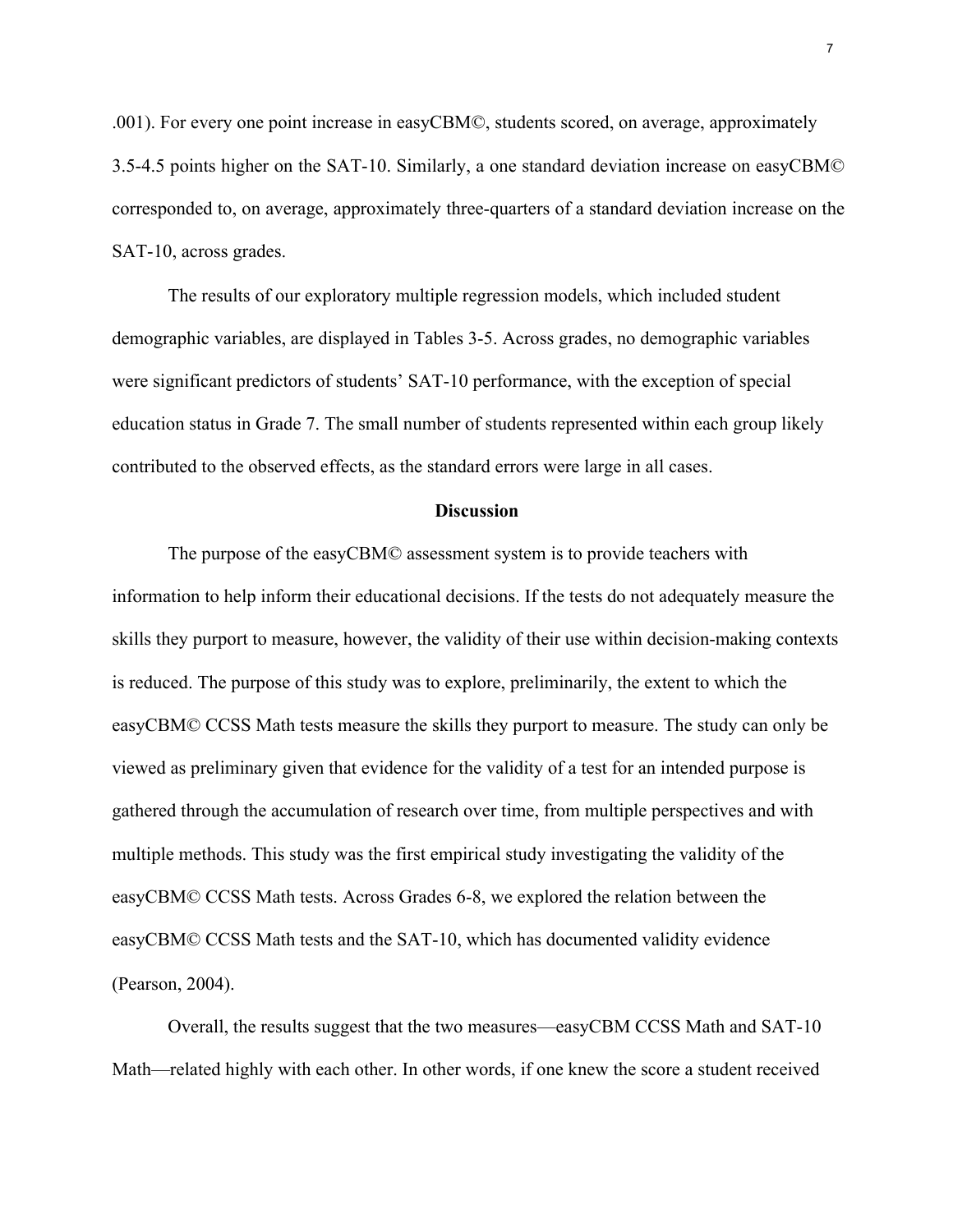on one test, one could predict the score on the other test with reasonable accuracy. Across grades, the measures correlated at 0.75 or higher. Further, the simple linear regression analyses accounted for 56%-67% of the total variance in SAT-10 scores. These results suggest that easyCBM© and the SAT-10 likely measure the same underlying construct, providing concurrent validity evidence for the use of the easyCBM© CCSS Math tests within RTI.

The overall modest sample size was perhaps the primary limitation to this study. While *a priori* power calculation suggested the sample size would be adequate for detecting statistical significance (and indeed it was), the generalizability of the sample is likely low. In other contexts, the magnitude of the relation between the easyCBM© CCSS Math measures and the SAT-10 may be lower or greater than observed here. Further, power calculations were based on a balanced design. While not a primary purpose of the study, demographic variables were dramatically unbalanced, and power to detect these effects was low. The coefficients for the demographic variables in Tables 2-5 should, therefore, be interpreted with caution.

Future research should continue to examine the validity of the easyCBM© CCSS Math tests for both adequately measuring students' math skills (i.e., the purpose of this study) and for informing teachers' educational decisions. It is quite possible, for instance, that teachers are provided with accurate information, but misinterpret the data. While this study marks the first empirical investigation into the validity of the easyCBM© CCSS Math measures' use, no research to date has investigated easyCBM© data reporting mechanisms.

The validity of the measures' use within RTI, however, depends on both aspects. Further, no research to date has investigated students' growth on the revised easyCBM© CCSS Math tests (note that the study conducted by Anderson, Saven, Irvin, Alonzo, & Tindal, 2014, used the 2012-13 version of the test forms). Future research should investigate both average growth, and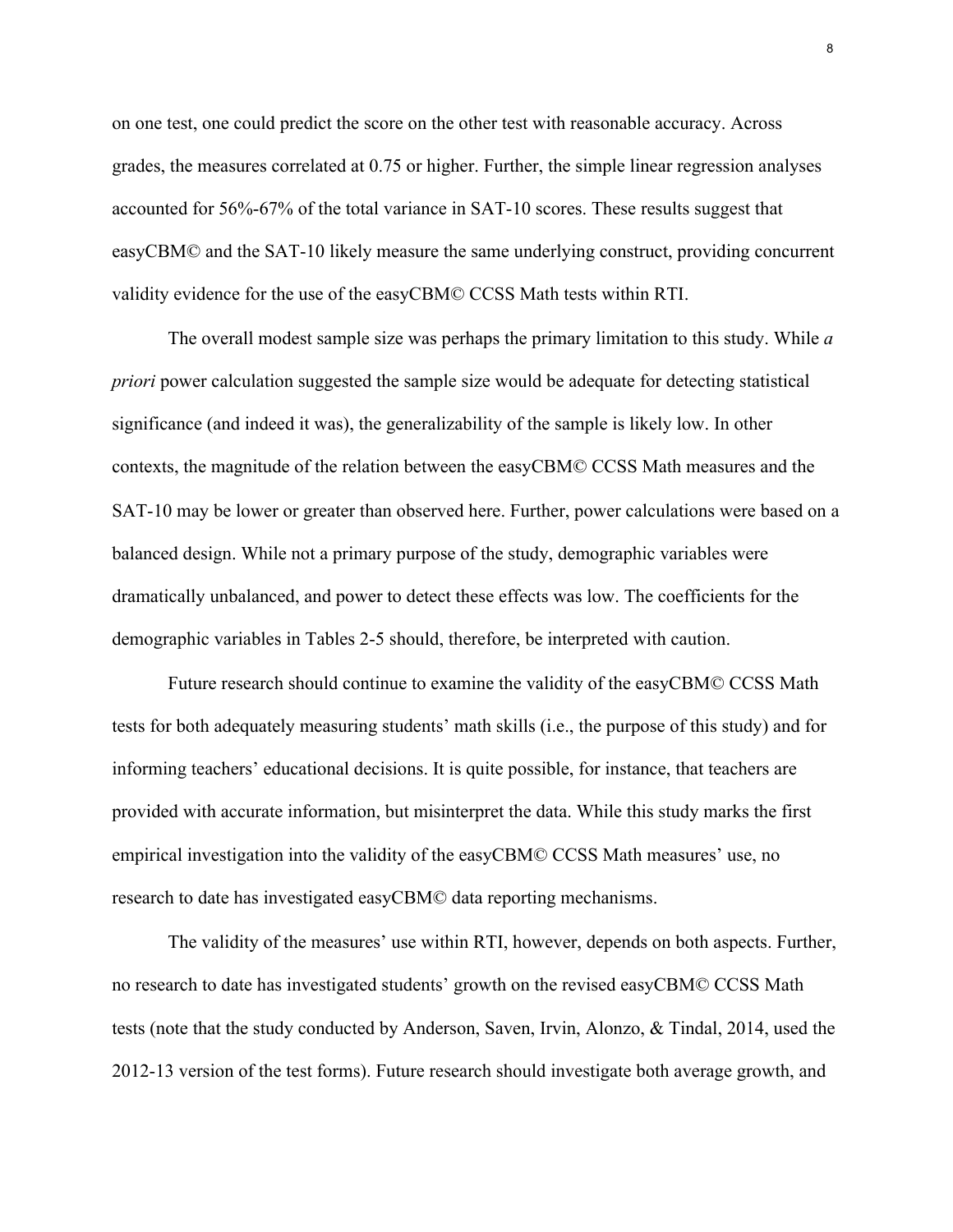growth by student subgroups (i.e., those represented in Table 1). This study represented one preliminary step to holistically evaluating the validity of the easyCBM© CCSS Math tests use within an RTI framework.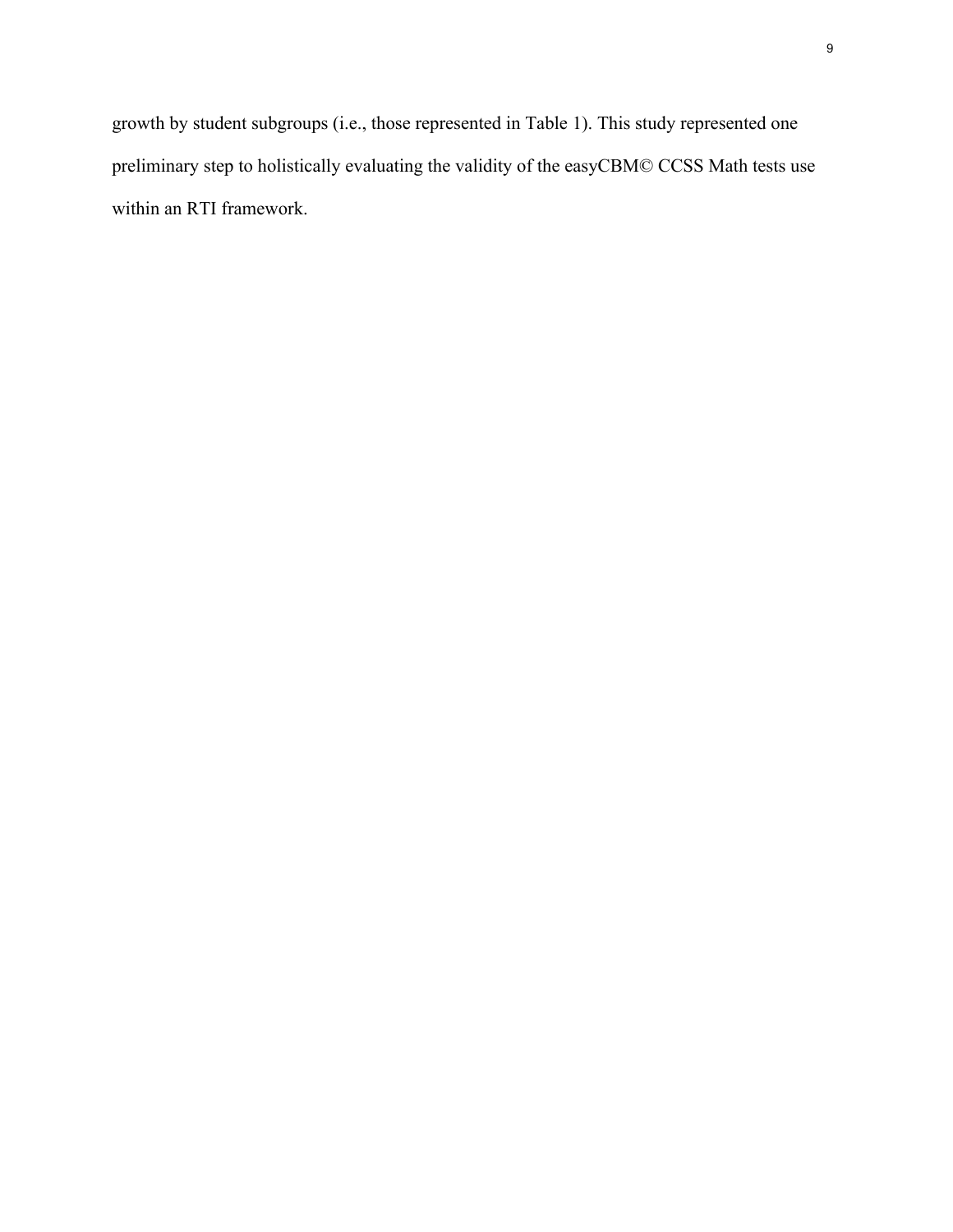### References

- Anderson, D., Alonzo, J., & Tindal, G. (2013a). easyCBM CCSS math item scaling and test form revision (2012-2013): Grades 6-8 (technical report 1313). Eugene, OR: Behavioral Research and Teaching, University of Oregon.
- Anderson, D., Alonzo, J., & Tindal, G. (2013b). Study of the reliability of CCSS-aligned math measures (2012 research version): Grades 6-8 (technical report 1312). Eugene, OR: Behavioral Research and Teaching, University of Oregon.
- Anderson, D., Irvin, P. S., Alonzo, J., & Tindal, G. (2012). The alignment of the easyCBM middle school mathematics CCSS measures to the Common Core State Standards (technical report 1208). Eugene, OR: Behavioral Research and Teaching, University of Oregon.
- Anderson, D., Irvin, P. S., Patarapichayatham, C., Alonzo, J., & Tindal, G. (2012). The development and scaling of the easyCBM CCSS middle school mathematics measures (technical report 1207). Eugene, OR: Behavioral Research and Teaching, University of Oregon.
- Anderson, D., Saven, J. L., Irvin, P. S., Alonzo, J., & Tindal, G. (2014). *Teacher Practices and Student Growth in Mathematics: Grades 6-8* (Technical Report 1401). Eugene, OR: Behavioral Research and Teaching, University of Oregon.
- Fryer, R. G., & Levitt, S. D. (2009). *An Empirical Analysis of the Gender Gap in Mathematics: Working Paper 15430 NBER Working Paper Series*. Cambridge, MA: National Bureau of Economic Research.
- Fuchs, D., & Fuchs, L. S. (2006). Introduction to response to intervention: What, why and how valid is it? *Reading Research Quarterly, 41*, 93-99. doi: 10.1598/RRQ.41.1.4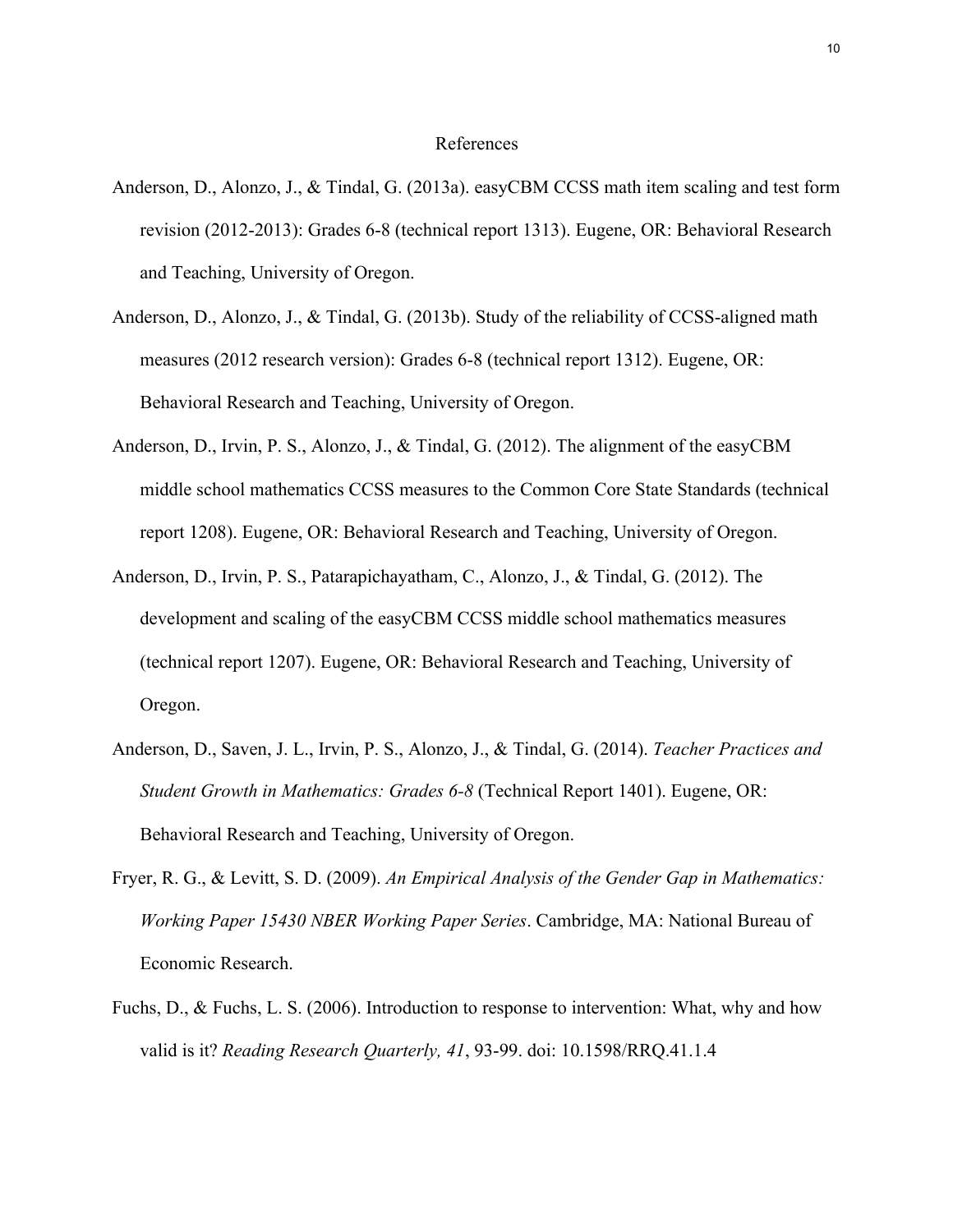- Irvin, P. S., Park, B. J., Alonzo, J., & Tindal, G. (2012). The alignment of the easyCBM grades 6-8 math measures to the Common Core Standards (technical report 1230). Eugene, OR: Behavioral Research and Teaching, University of Oregon.
- Lee, J. (2002). Racial and ethnic achievement gap trends: Reversing the progress toward equity? *Educational Researcher, 31*, 3-12.
- Lubienski, S. T. (2001). *A second look at mathematics achievement gaps: Intersections of race, class, and gender in NAEP data*. Paper presented at the Annual meeting of the American Educational Research Association, Seattle.
- Messick, S. L. (1995). Validity of psychological assessment: Validation of inferences from persons' responses and performances as scientific inquiry into score meaning. *American Psychologist, 50*, 741-749. doi: 10.1037/0003-066X.50.9.741
- National Council of Teachers of Mathematics. (2000). *Priniciples and standards for school mathematics*. Reston, VA: Author.
- Pearson. (2004). *Stanford Achievement Test Series Tenth Edition: Technical Data Report*: Author.
- Wray, K., Lai, C. F., Alonzo, J., & Tindal, G. (2014). *Internal Consitency and Split-Half Reliability of the easyCBM CCSS Math Measures, Grades K-8* (Technical Report No. 1405). . Eugene, OR: Behavioral Research and Teaching, University of Oregon.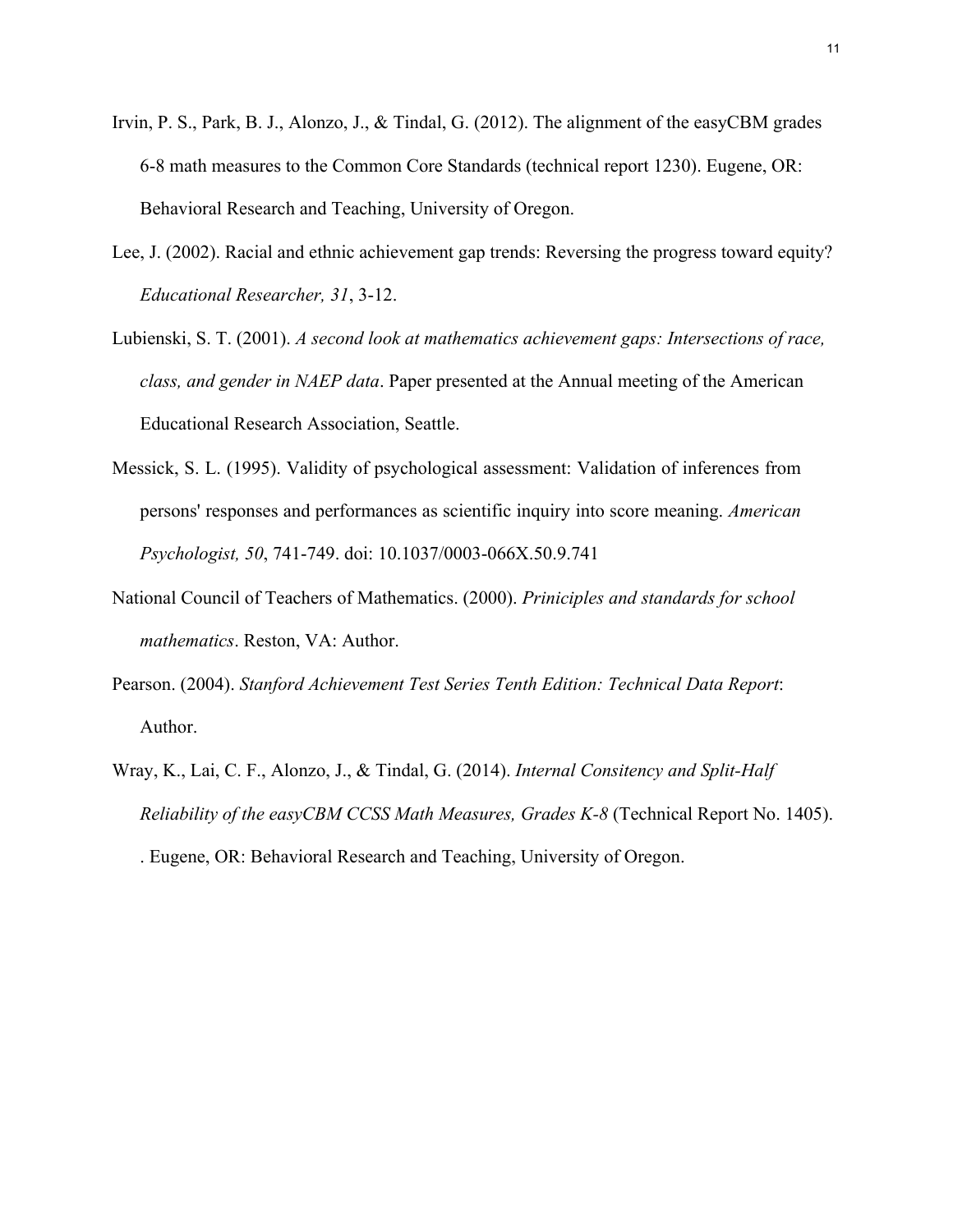*Sample Demographics*

|                                                                                                                                                              | Grade                                         |                                              |                                               |  |
|--------------------------------------------------------------------------------------------------------------------------------------------------------------|-----------------------------------------------|----------------------------------------------|-----------------------------------------------|--|
| Demographic variable                                                                                                                                         | $6 (n = 67)$                                  | $7 (n = 63)$                                 | $8(n=64)$                                     |  |
| Female                                                                                                                                                       | 33(49)                                        | 24 (38)                                      | 38 (59)                                       |  |
| Special education (total)<br>Intellectual disability<br>Communication disorder<br>Other health impairment<br>Autism spectrum disorder<br>Learning disability | 8(12)<br>1(2)<br>1(2)<br>1(2)<br>0(0)<br>5(7) | 7(9)<br>3(5)<br>0(0)<br>1(2)<br>0(0)<br>3(5) | 6(63)<br>0(0)<br>0(0)<br>1(2)<br>1(2)<br>4(6) |  |
| English Language Learner (total)<br>Declined services<br>ESL class period<br>LEP monitoring 1<br>LEP monitoring 2<br>No additional program                   | 6(9)<br>0(0)<br>1(2)<br>4(6)<br>0(0)<br>1(2)  | 3(5)<br>1(2)<br>0(0)<br>1(2)<br>1(2)<br>0(0) | 0(0)<br>0(0)<br>0(0)<br>0(0)<br>0(0)<br>0(0)  |  |
| Lunch Eligibility (total)<br>Free<br>Reduced                                                                                                                 | 42(63)<br>36(54)<br>6(8)                      | 36(57)<br>31(49)<br>5(8)                     | 29(45)<br>22(34)<br>7(11)                     |  |
| Ethnicity<br>American Indian or Alaskan<br>Native                                                                                                            | 0(0)                                          | 0(0)                                         | 1(2)                                          |  |
| Asian<br><b>Black or African American</b><br>Hispanic<br>Other                                                                                               | 1(2)<br>0(0)<br>7(10)<br>3(5)                 | 0(0)<br>2(3)<br>7(11)<br>5(8)                | 0(0)<br>0(0)<br>10(16)<br>2(3)                |  |
| White                                                                                                                                                        | 56(84)                                        | 49 (78)                                      | 51 (80)                                       |  |

*Note.* Proportions displayed in parentheses

ESL = English as a second language

LEP = Limited English proficient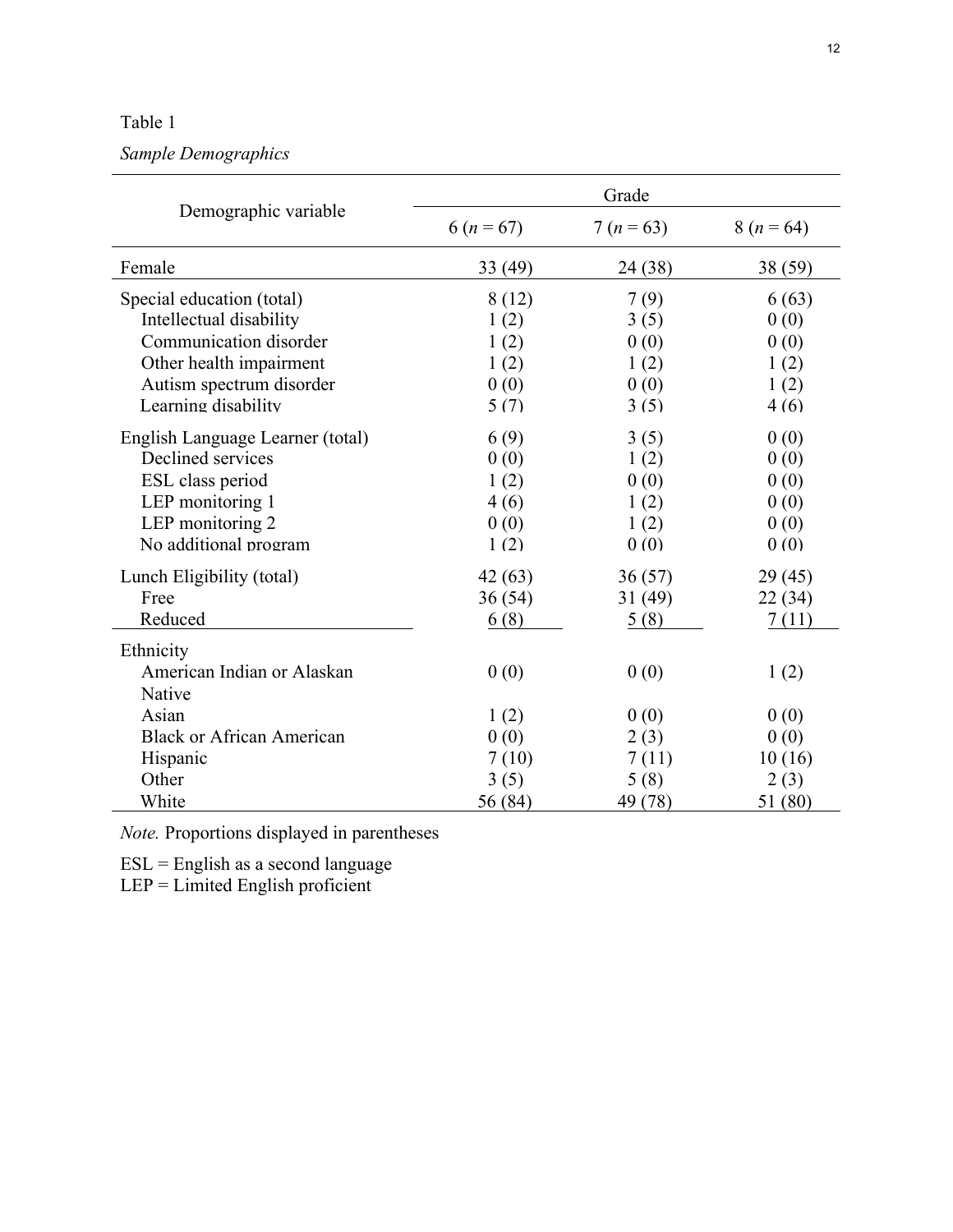Table 2

*Simple Linear Regression Results*

| $R^2$<br>$F(d\mathfrak{f})$<br>Grade    |              |           | Parameter    | Estimate |        | 95% CI |  |
|-----------------------------------------|--------------|-----------|--------------|----------|--------|--------|--|
|                                         |              |           | Standardized | Raw      | Lower  | Upper  |  |
| 6<br>0.67<br>129.4(1, 65)               |              | Intercept |              | 568.21   | 549.07 | 587.35 |  |
|                                         |              | easyCBM©  | 0.82         | 3.95     | 3.26   | 4.65   |  |
| $7\phantom{.0}$<br>0.59<br>87.86(1, 61) |              | Intercept |              | 596.57   | 575.81 | 617.34 |  |
|                                         |              | easyCBM©  | 0.77         | 3.53     | 2.78   | 4.28   |  |
| 8<br>0.56                               | 78.19 (1,62) | Intercept | -            | 593.69   | 564.10 | 623.29 |  |
|                                         |              | easyCBM©  | 0.75         | 4.38     | 3.39   | 5.38   |  |

*Note.* All parameters significant, *p* < .001. easyCBM© represents the slope coefficient for the easyCBM© CCSS Math measure.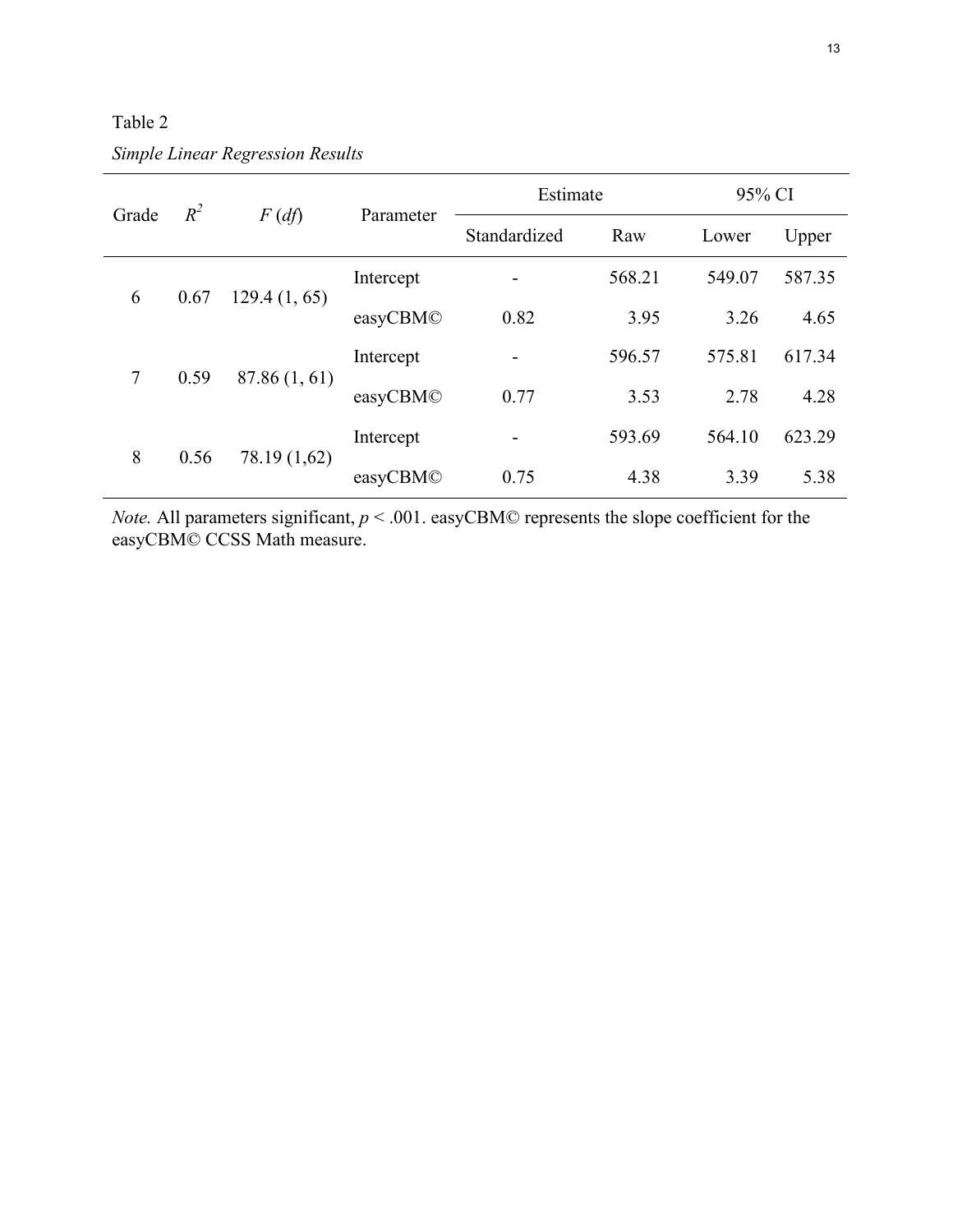| Parameter   | Estimate     |         | 95% CI   |        | $Sr^2$ |
|-------------|--------------|---------|----------|--------|--------|
|             | Standardized | Raw     | Lower    | Upper  |        |
| Intercept   |              | 564.53  | 537.81   | 591.25 |        |
| <b>FRL</b>  | $-0.07$      | $-5.34$ | $-17.34$ | 6.66   | 0.004  |
| Female      | 0.14         | 10.46   | $-0.89$  | 21.80  | 0.017  |
| <b>ELL</b>  | 0.06         | 8.05    | $-13.42$ | 29.53  | 0.003  |
| <b>SPED</b> | 0.02         | 2.67    | $-16.58$ | 21.93  | 0.001  |
| easyCBM©    | 0.82         | 3.98    | 3.18     | 4.79   | 0.494  |

*Multiple Regression Results: Grade 6*

*Note.* The overall model was significant,  $F = 27.60 (5, 61)$ ,  $R^2 = 0.69$ .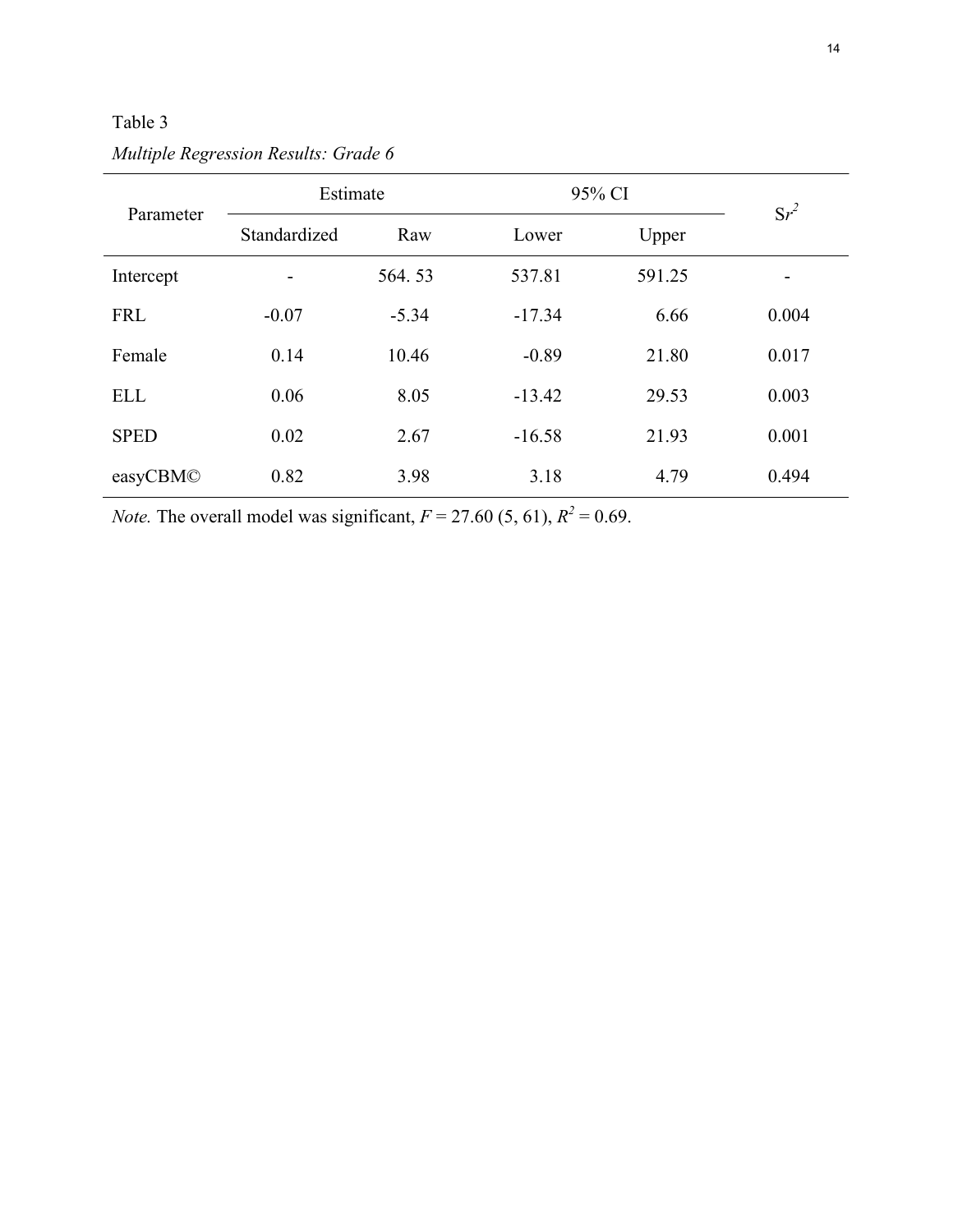| Parameter   | Estimate     |          | 95% CI   |         | $Sr^2$ |
|-------------|--------------|----------|----------|---------|--------|
|             | Standardized | Raw      | Lower    | Upper   |        |
| Intercept   |              | 611.68   | 582.42   | 640.95  | -      |
| <b>FRL</b>  | 0.05         | 4.07     | $-9.66$  | 17.80   | 0.002  |
| Female      | $-0.06$      | $-4.49$  | $-17.57$ | 8.58    | 0.003  |
| <b>ELL</b>  | $-0.03$      | $-5.74$  | $-35.57$ | 24.09   | 0.001  |
| <b>SPED</b> | $-0.24$      | $-29.70$ | $-52.26$ | $-7.14$ | 0.044  |
| easyCBM©    | 0.67         | 3.07     | 2.18     | 3.95    | 0.305  |

*Multiple Regression Results: Grade 7*

*Note.* The overall model was significant,  $F = 20.20$  (5, 57),  $R^2 = 0.64$ .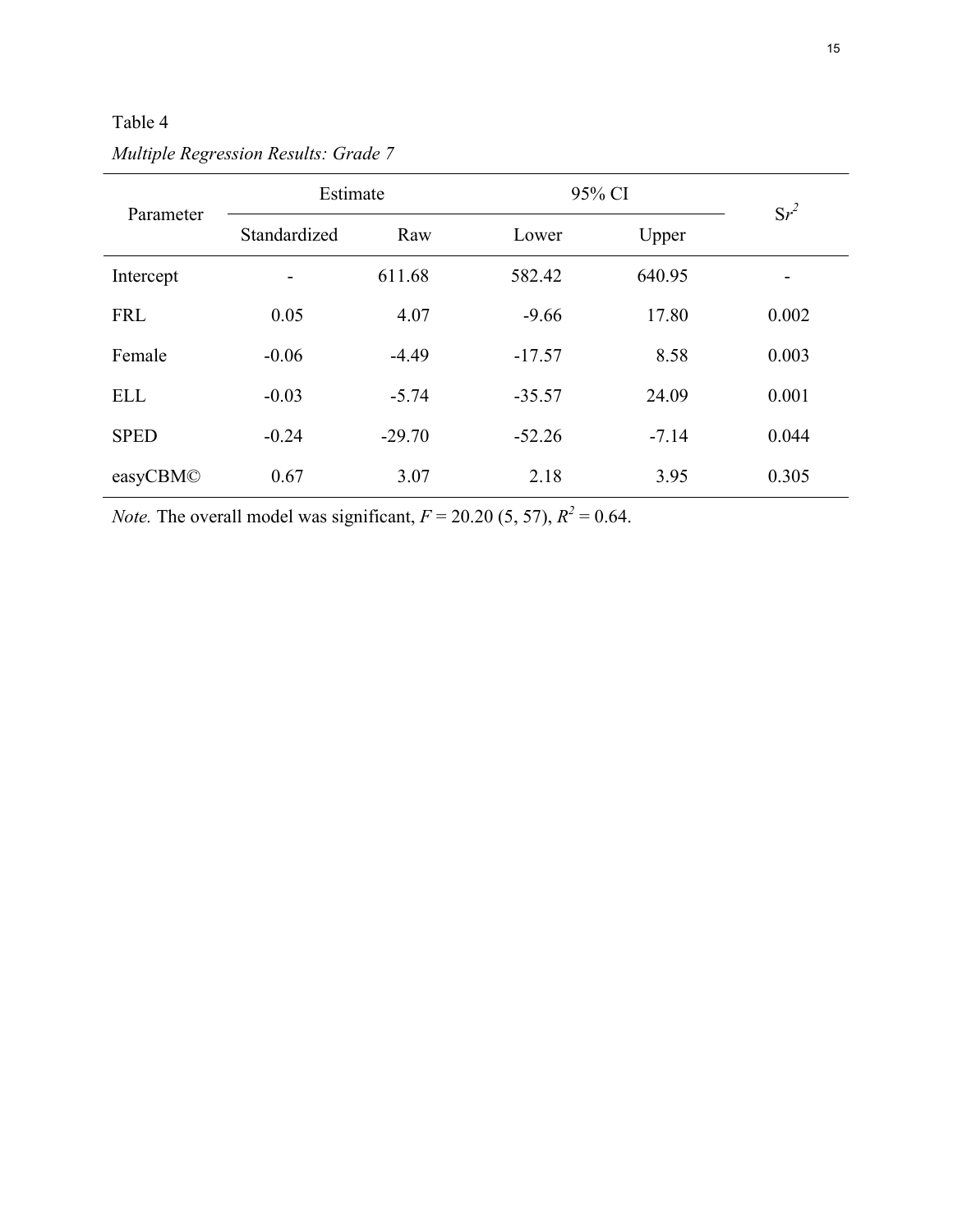| Parameter   | Estimate     |         | 95% CI   |        | $Sr^2$ |
|-------------|--------------|---------|----------|--------|--------|
|             | Standardized | Raw     | Lower    | Upper  |        |
| Intercept   | -            | 603.59  | 565.58   | 641.61 | -      |
| <b>FRL</b>  | $-0.11$      | $-9.31$ | $-23.72$ | 5.10   | 0.012  |
| Female      | 0.08         | 6.49    | $-8.13$  | 21.11  | 0.006  |
| <b>SPED</b> | $-0.06$      | $-9.02$ | $-37.47$ | 19.42  | 0.003  |
| easyCBM©    | 0.70         | 4.09    | 2.92     | 5.25   | 0.355  |

*Multiple Regression Results: Grade 8*

*Note.* No students in the Grade 8 random sample were coded as receiving English language learner services. The overall model was significant,  $F = 20.13$  (4,9),  $R^2 = 0.58$ .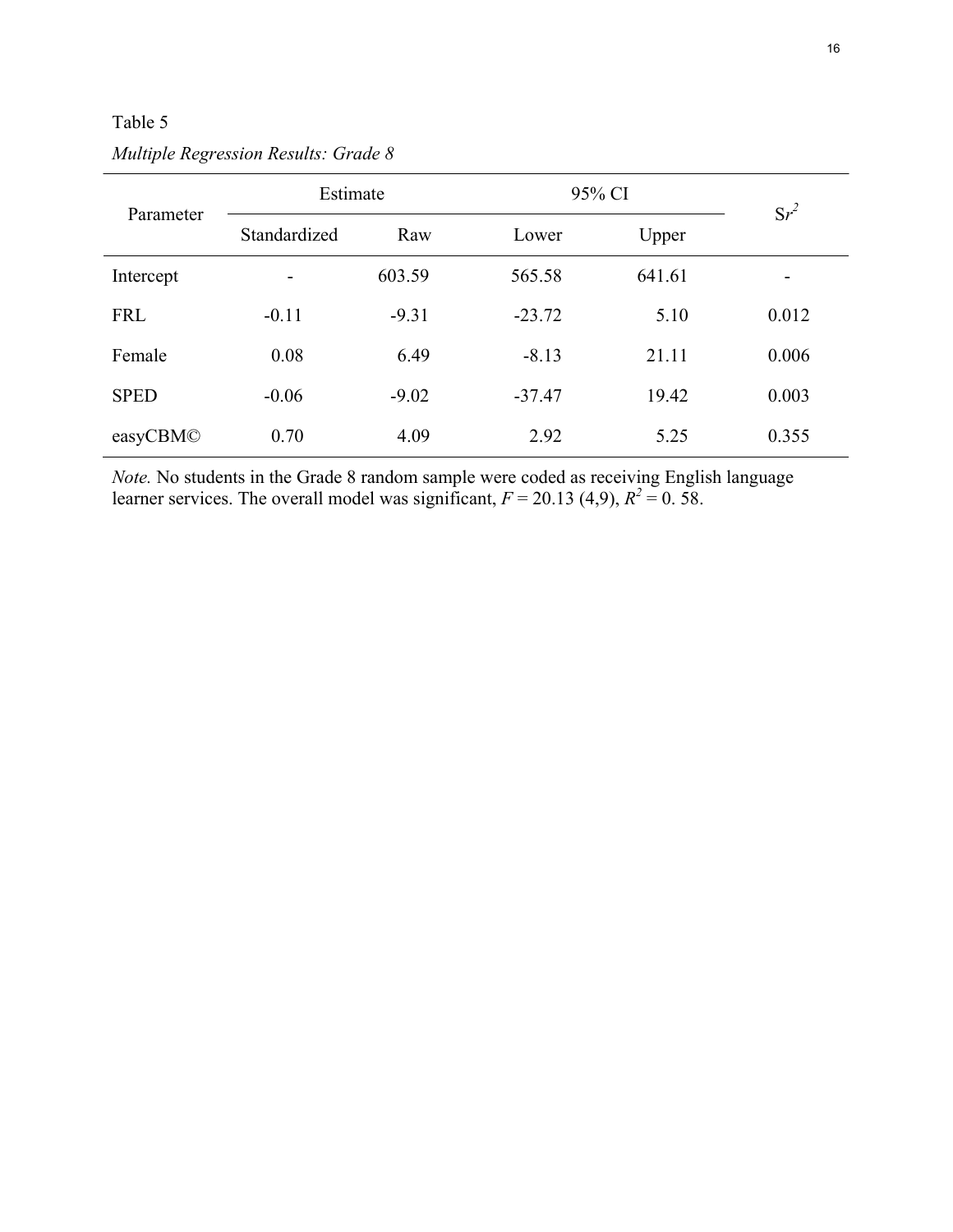

*Figure 1*. Grade 6 bivariate relation between easyCBM© CCSS Math winter benchmark and the SAT-10. Note that the univariate distributions for each variable are plotted on the margins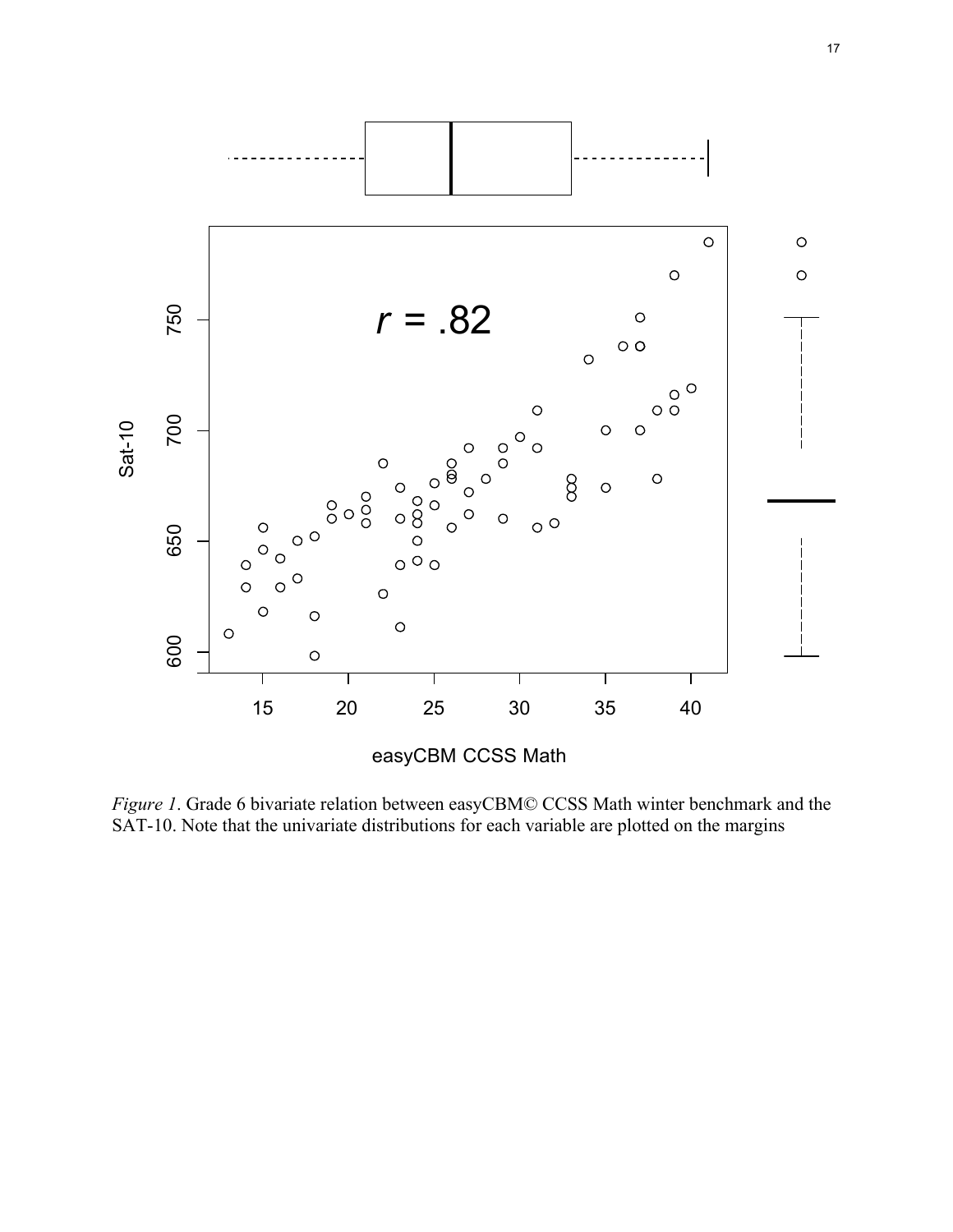

*Figure 2*. Grade 7 bivariate relation between easyCBM© CCSS Math winter benchmark and the SAT-10. Note that the univariate distributions for each variable are plotted on the margins